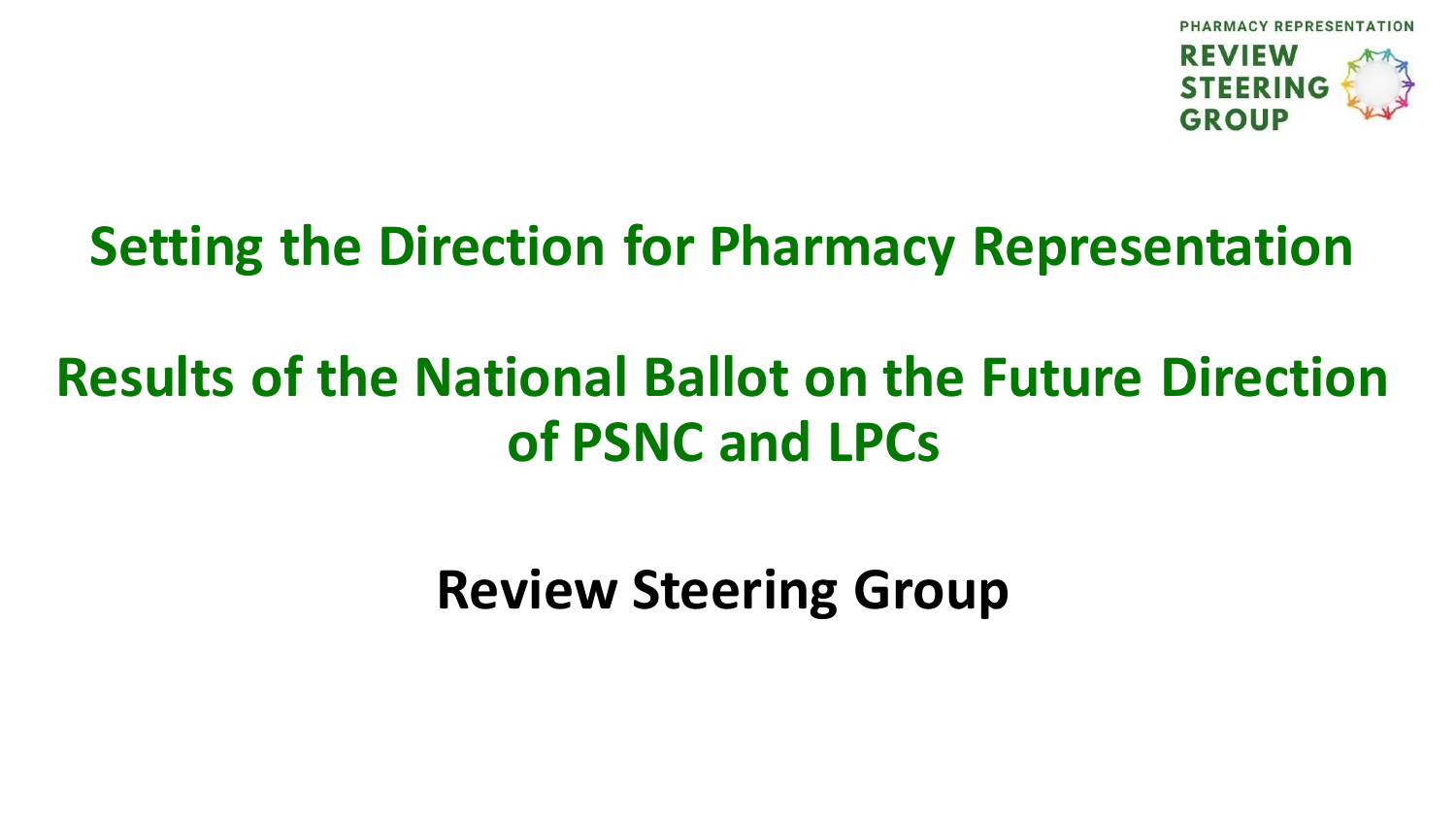

# **Recap of the decision process**

- The Review Steering Group published proposals for the future of PSNC and LPCs on Friday 29th April 2022 with a pre-vote engagement period following
- The contractor vote on the proposals began on Friday 27th May 2022 and ended on Friday 17th June 2022 (3 week window)
- All contractors in England were asked in a single vote to approve (or not) the proposals for the future of local and national contractor representation and support
- The RSG did not ask contractors to choose between several options as it is crucial that the outcome is a clear decision to either proceed or not as there are many interdependencies across the system of contractor representation
- The ballot question was as follows: **Do you accept the proposals setting the direction for pharmacy representation? Yes/No**
- One vote was permitted per contract owned (i.e. one vote per ODS code), and all votes were equally weighted.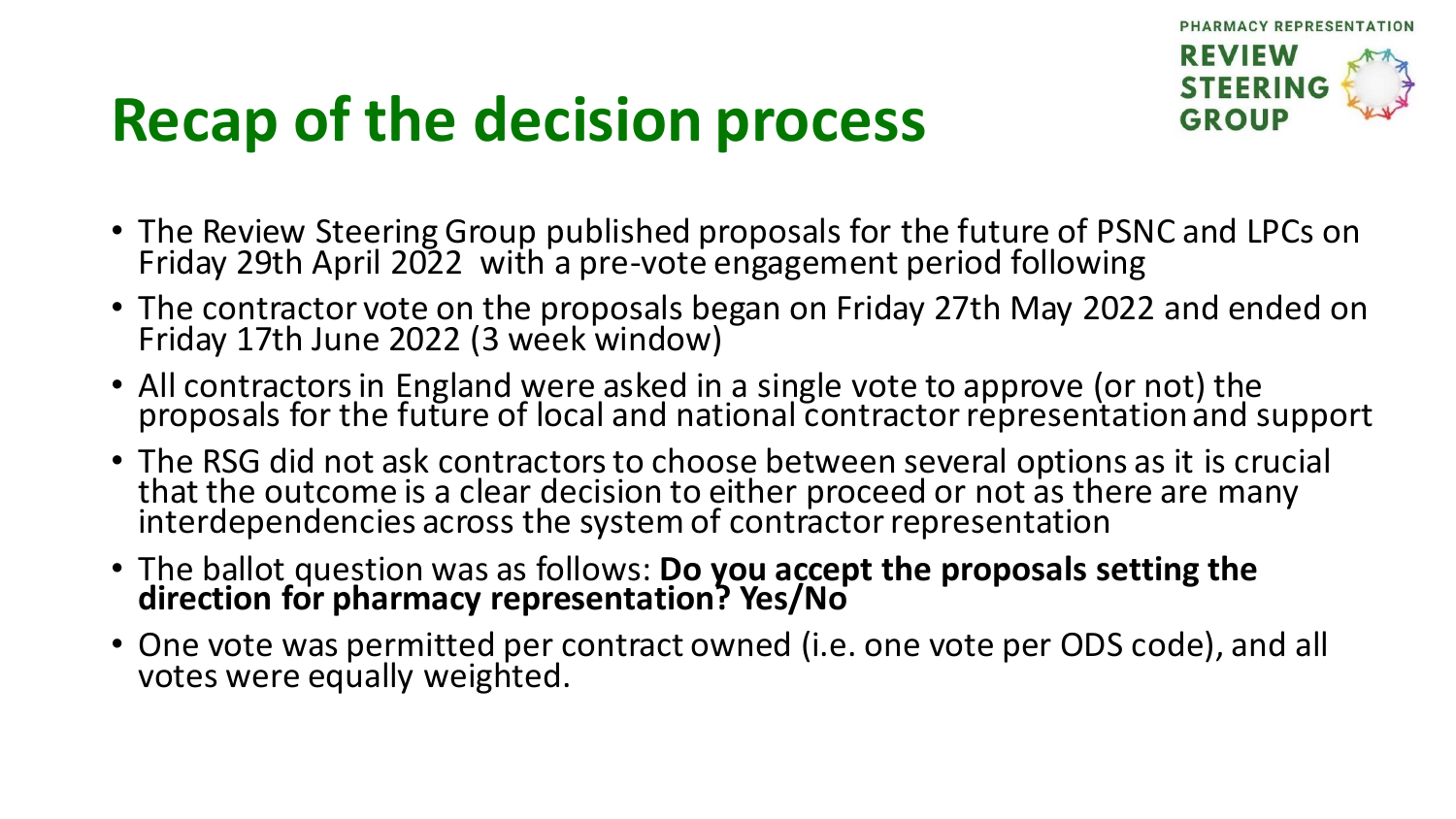

# **Voting thresholds**

1.The result will be measured on **the percentage of all votes cast** (from a total of 11,132 eligible ODS codes as of March 2022, using NHS data) 2.A **two-thirds majority** of all those casting a vote is required to **approve the vote** 3.The target **voter turnout** will be **two-thirds** of the contractor base (n=7,418 ODS codes)

- This required a significant majority of contractors to vote, and a significant majority to vote in the same way, to approve the vote, meaning support was required from across the contactor base.
- The voting parameters were designed and shaped by the sector via the Review Steering Group and published in September 2021 as per its Terms of Reference
- The report of voting covers the outcomes of the ballot in relation to these parameters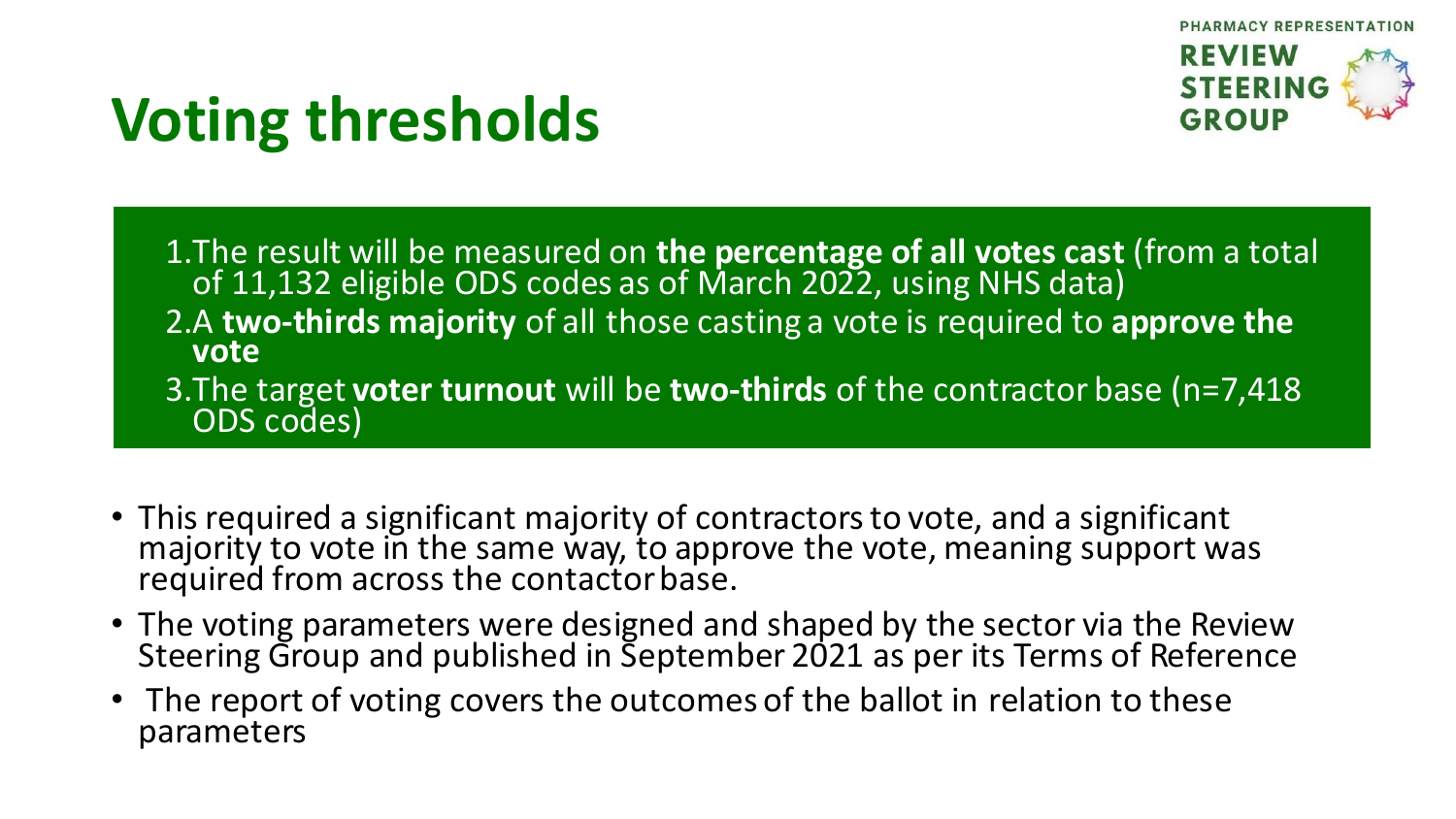## **Report of Voting**

| <b>RESULT</b> | <b>Number of votes</b> | % of valid votes |
|---------------|------------------------|------------------|
| <b>Yes</b>    | 6,732                  | 88.6%            |
| <b>No</b>     | 869                    | 11.4%            |

| <b>TURNOUT</b>                                   |        |
|--------------------------------------------------|--------|
| Number of ODS codes eligible to vote             | 11,132 |
| Number of votes cast in the ballot               | 7,601  |
| Votes cast in the ballot as a % of this eligible | 68.3%  |

- The contractor vote was overseen by Civica Election Services (formerly Electoral Reform Services) who acted as the independent scrutineer and adjudicator.
- A copy of their report of voting will be made available when the results are released to the sector at 2pm on Wednesday 22nd June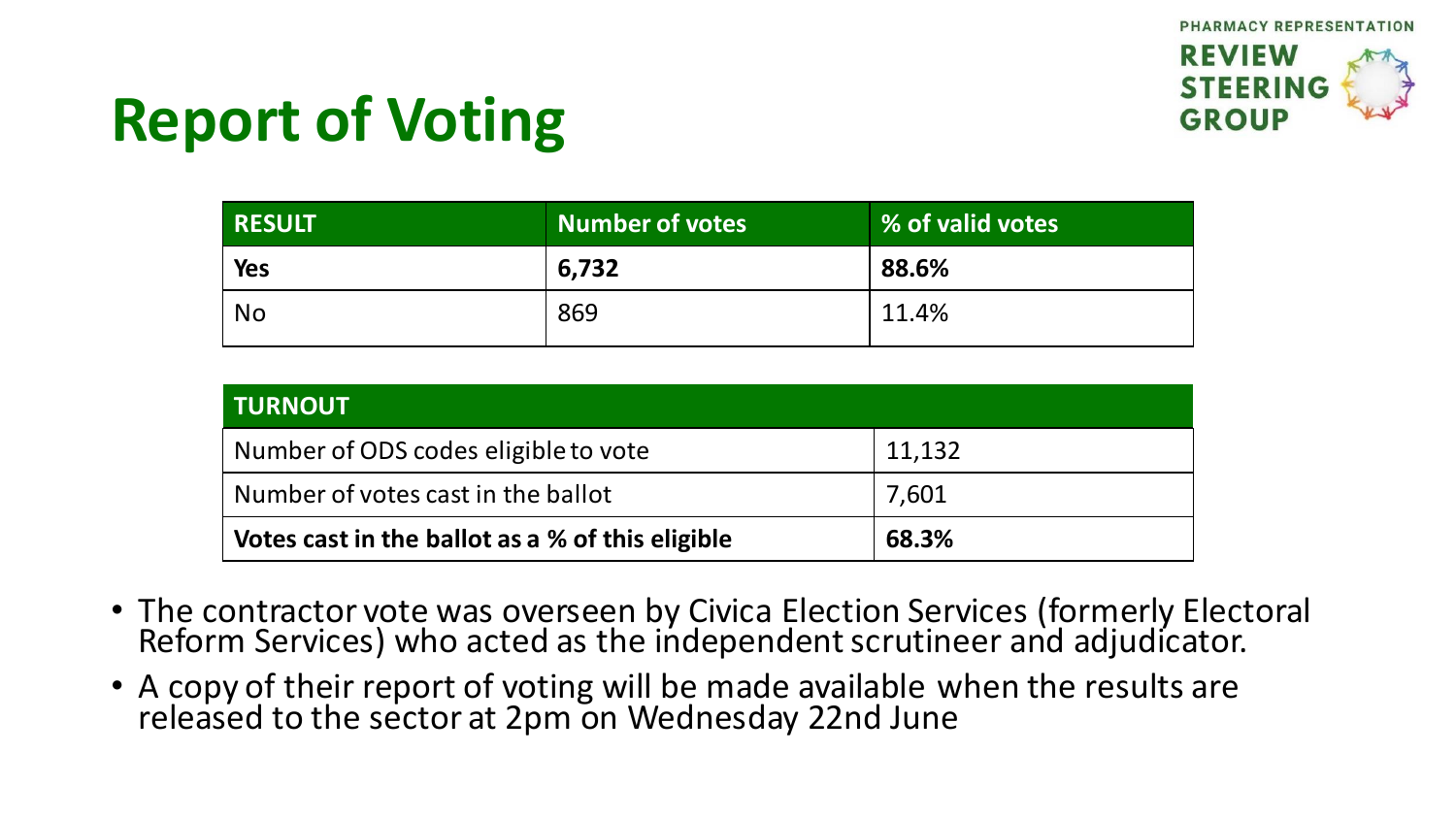

### **What next**

- Contractors have made an unequivocal statement via this vote that they support the proposed changes, and the RSG now invites PSNC and the LPCs to respond to that call
- It will be for contractors to collectively hold LPCs and PSNC to account as they shape the changes, and for contractors to decide on what happens in the future – the RSG has suggested a review in two years
- The RSG has now completed its work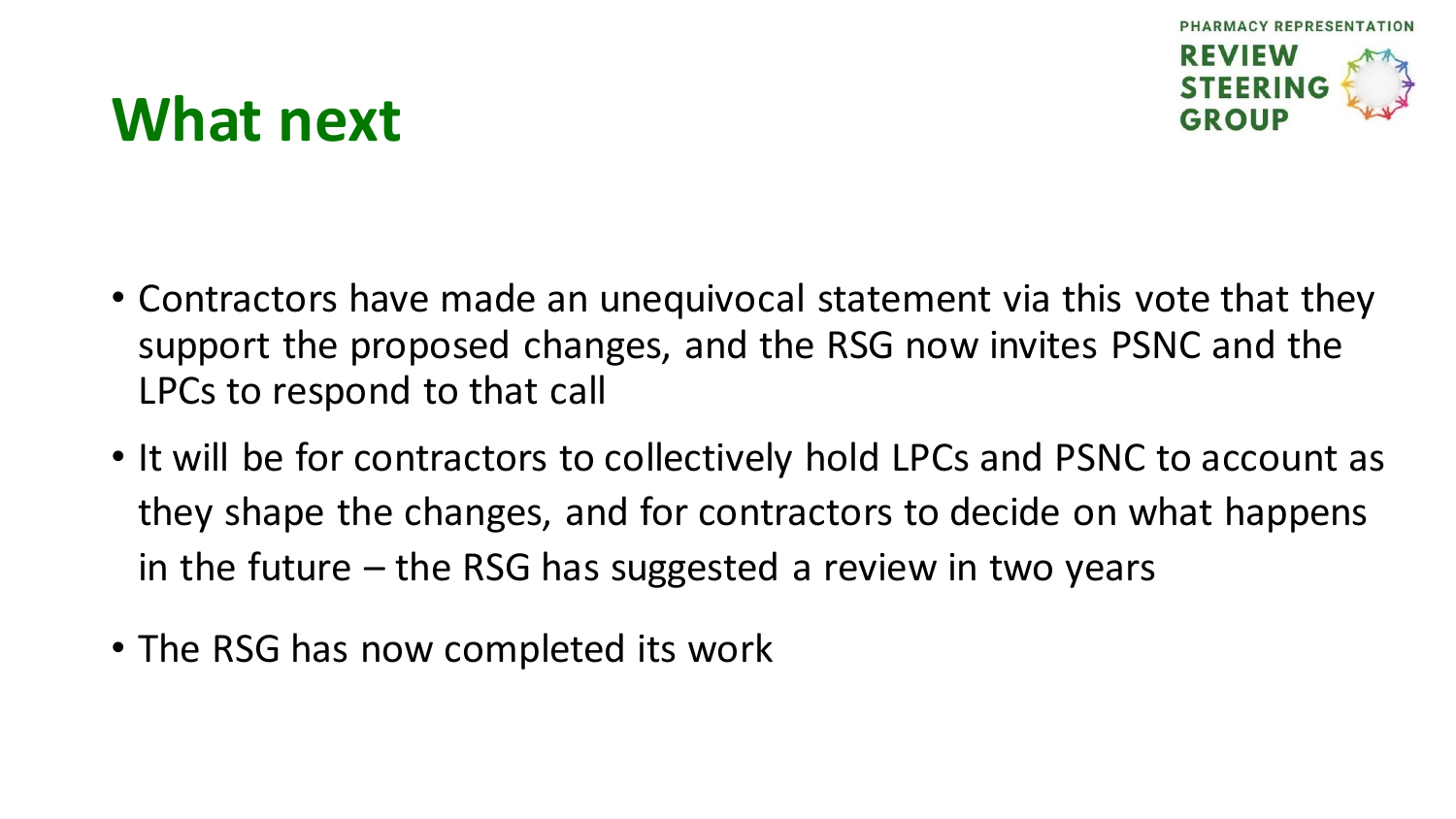

## **What next - PSNC**

- PSNC Members will consider the vote outcome and its next steps at the July PSNC Meeting with a view to updating contractors after that meeting, and to putting together a more detailed action plan and timelines for the sector over the summer
- Although PSNC will not receive any extra proportion of levy funds until 2023/24, some of the work, such as developing a new vision for the sector and supporting LPCs through the next election cycle and to become ready for facing into ICS is both critical and urgent, and this will be prioritised